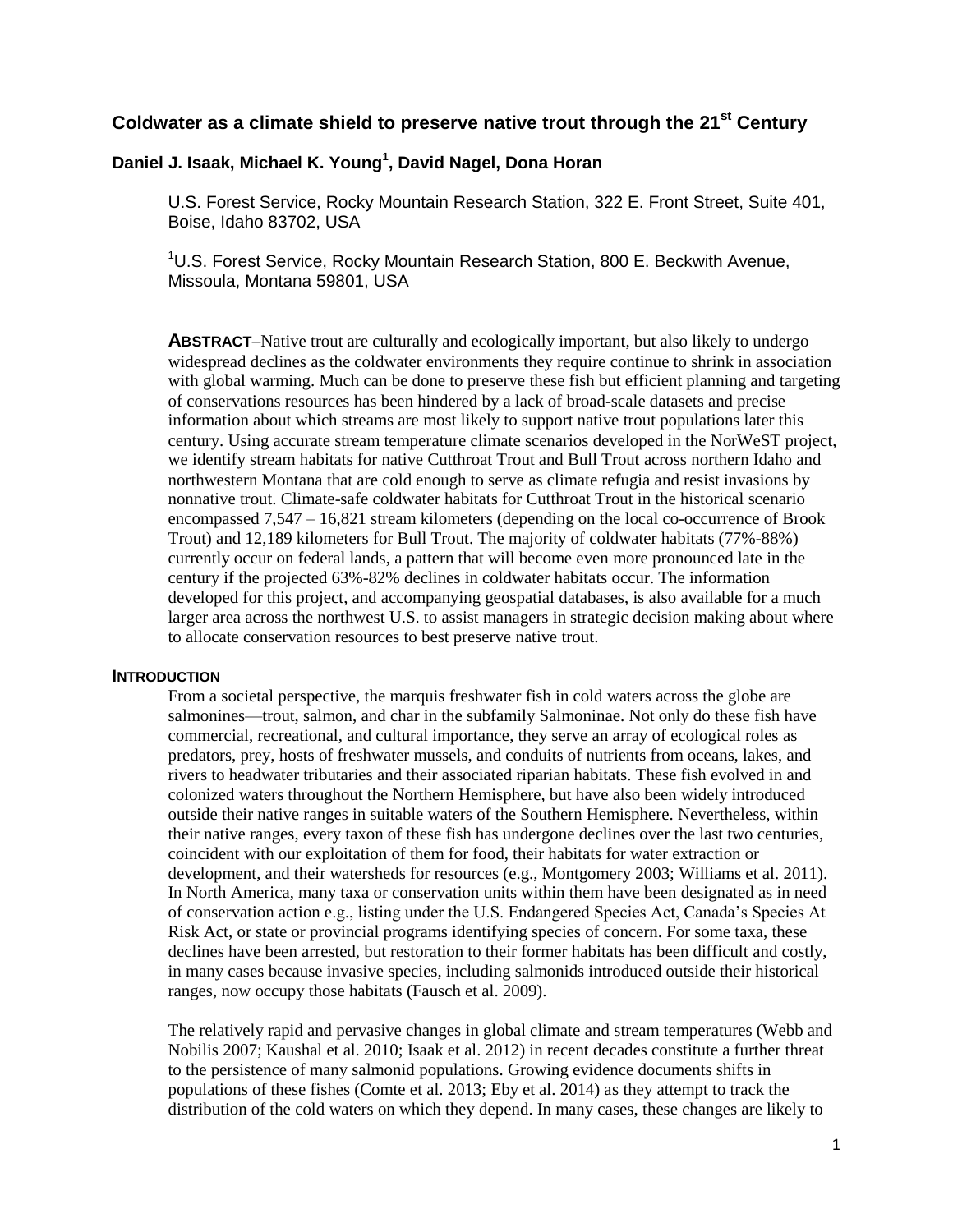constrain populations to smaller and more fragmented headwater habitats (Rieman et al. 2007; Wenger et al. 2011b). Given limited resources to conserve fishes that have already undergone broad-scale range reductions, further work that addresses the threat of climate change demands strategic planning. To that end, managers have begun to ask which locations are likely to retain thermally suitable habitats of adequate size and connectivity for native salmonids despite anticipated changes in climate. If such climate refugia could be identified, it would allay fears of species losses this century and the refugia could serve as cornerstones in the development of strategic conservation networks. Moreover, because growth and survival of nonnative fishes are precluded in exceptionally cold streams where native salmonids often thrive, refugia with temperatures below certain thresholds would be resistant to invasions and require limited management intervention. In effect, cold water could be used as a "climate shield" to protect native salmonids against climate change and invasive species this century.

Accurately modeling the distribution of coldwater stream habitats is now possible because of the availability of nationally consistent stream geospatial data (Cooter et al. 2010; Wang et al. 2011), high-resolution climate scenarios for stream temperature and flow (Isaak et al. 2010; Wenger et al. 2010; Isaak et al. 2011), and new statistical models for stream data that enable development of unbiased information from large databases and accurate predictions of patterns throughout stream networks (Ver Hoef et al. 2006; Isaak et al. 2014; Ver Hoef et al. 2014). Our goal is to demonstrate how these data and tools may be used to identify current and future distributions of coldwater habitats for two species of native salmonid fishes—Bull Trout (*Salvelinus confluentus*) and Cutthroat Trout (*Oncorhynchus clarkii*)—across selected river basins in the upper Columbia River basin in Idaho and Montana. The work described herein is the initial phase of delineating specific climate refugia for these species across a much broader area of the northwestern U.S.

#### **METHODS**

The study area included northern Idaho (north of the Salmon River basin) and northwestern Montana within the Columbia River basin (Figure 1). Stream elevations ranged from 200 to 2,500 m between the Continental Divide to the east and the mouths of major rivers to the west. To



**Figure 1. Stream temperature observations (***n* **= 9,969) used to fit the NorWeST model in the study area (panel a) and an interpolated map of August mean temperatures representing the 1980s historical period (panel b).**

delineate the fish-bearing stream network, geospatial data for the NHDPlus 1:100,000-scale stream hydrography layer (Cooter et al. 2010) were downloaded from the Horizons Systems website (http://www.horizon-systems.com/NHDPlus/index.php) and filtered by minimum flow and stream slope. Each reach in the NHDPlus hydrography layer already has many descriptive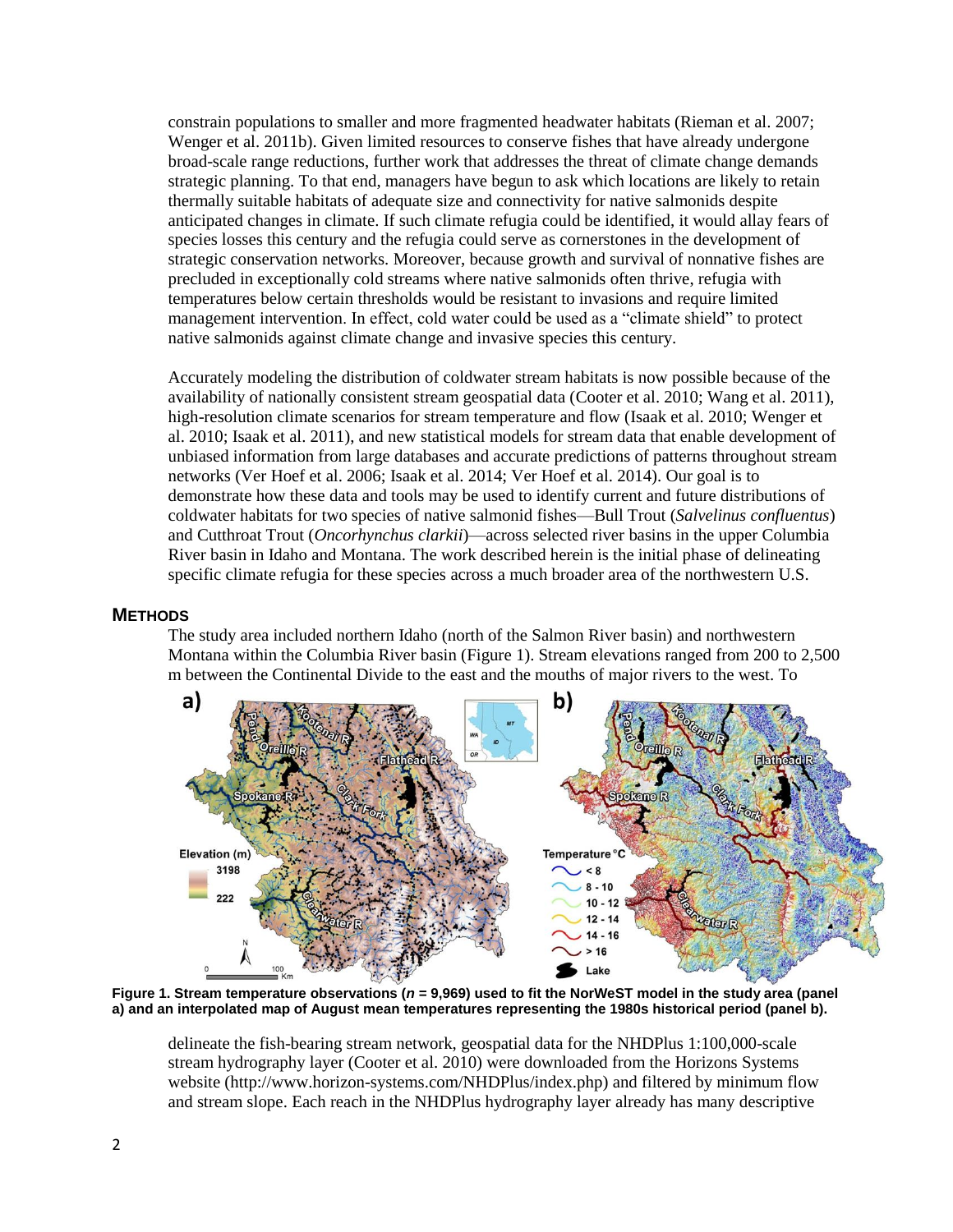attributes calculated, among them stream slope (Wang et al. 2011). Stream reaches with slopes exceeding 10% were trimmed from the network because fish densities are low in these reaches, steep reaches are prone to post-fire debris torrents that can extirpate salmonid populations (Brown et al. 2001), and because they occur at the top of the network where slopes become progressively steeper. Summer stream flow values were downloaded from the Western US Flow Metrics website (http://www.fs.fed.us/rm/boise/AWAE/projects/modeled\_stream\_flow\_metrics.shtml; Wenger et al. 2010) and linked to each reach in the hydrography layer through the COMID field. Summer flow values for three climate periods were available from that website: a historical period (1970–1999, hereafter referred to as 1980s) and two future periods (2030–2059, hereafter 2040s; 2070–2099, hereafter 2080s) associated with the A1B climate trajectory. Peterson et al. (2013b) described the relationship between summer flows and stream width and found that summer flows of 0.034  $\text{m}^3$ s (1.2 ft<sup>3</sup>s) approximated stream widths of 1.5 m. Trout presence in streams narrower than 1.5 m becomes sporadic due to small habitat sizes (Peterson et al. 2013a), so the network was also trimmed to exclude reaches with summer flows  $< 0.034$  m<sup>3</sup>s. Application of the slope and flow criteria reduced the original set of blue-lines in the NHDPlus hydrography layer from 84,191 stream km to 35,850 km, the latter of which was used to represent fish habitat in the baseline 1980s period.

Summer stream temperature scenarios represented by August means were downloaded from the NorWeST website (www.fs.fed.us/rm/boise/AWAE/projects/NorWeST.html; Isaak et al. 2011) and used to attribute the baseline hydrography layer. The number of stream temperature observations used to fit the NorWeST model in the study area was 9,969 (Figure 1a) and the model had good predictive accuracy across these observed sites over a wide range of historical climate variation  $(r^2 = 0.92; RMSE = 0.78^{\circ}C)$ . NorWeST scenarios were available for the same A1B climate trajectory and future climate periods described above at a 1-km resolution for all streams in the study area.

Thermal niches for Bull Trout and Cutthroat Trout encompass colder temperatures than do those of nonnative salmonids such as Brook Trout *Salvelinus fontinalis*, Brown Trout *Salmo trutta*, and Rainbow Trout *O. mykiss* (Wenger et al. 2011a,b). Thus, important spawning and juvenile rearing habitats for allopatric populations of the native trout species are often upstream of the distribution of nonnative trout. Temperatures in Bull Trout natal habitats are so cold that overlap with nonnative trout is limited (Rieman et al. 2006; Isaak et al. 2010). However, Cutthroat Trout spawn over a wider temperature range and displacement by nonnative salmonids is common where species overlap in warmer streams. To estimate temperatures that delineated suitable natal Bull Trout habitats and buffered Cutthroat Trout populations against invasions, we referenced stream locations where juvenile trout of either species (<150 mm) had been sampled against mean August water temperature calculated using the NorWeST S1 historical scenario (which represented the climate composite from 1993-2011) at the same location. For Bull Trout, the juvenile survey data came from longitudinal surveys of 74 streams across the interior Columbia River basin (Rieman et al. 2007). The mean stream temperature at the furthest downstream locations of juvenile Bull Trout in those streams was  $10.9^{\circ}C(99\% \text{ CI}, 10.7-11.1^{\circ}\text{C})$ , so we used  $\leq 11^{\circ}$ C to delineate natal Bull Trout habitats.

Locations of juvenile Cutthroat Trout in the study area were obtained from 863 reach surveys (Young et al. 2013; M. K. Young, unpublished data). Those data indicated juvenile Cutthroat Trout occurred most frequently in stream reaches with temperatures less than 10°C, but juveniles were not uncommon where August mean temperatures approached 14°C. Brown Trout and Rainbow Trout become more common in warmer streams (Wenger et al. 2011a), but those surveys did not include enough sites to reliably estimate temperatures at the upstream limits of these species. For that, we relied on information from a regional fish survey database that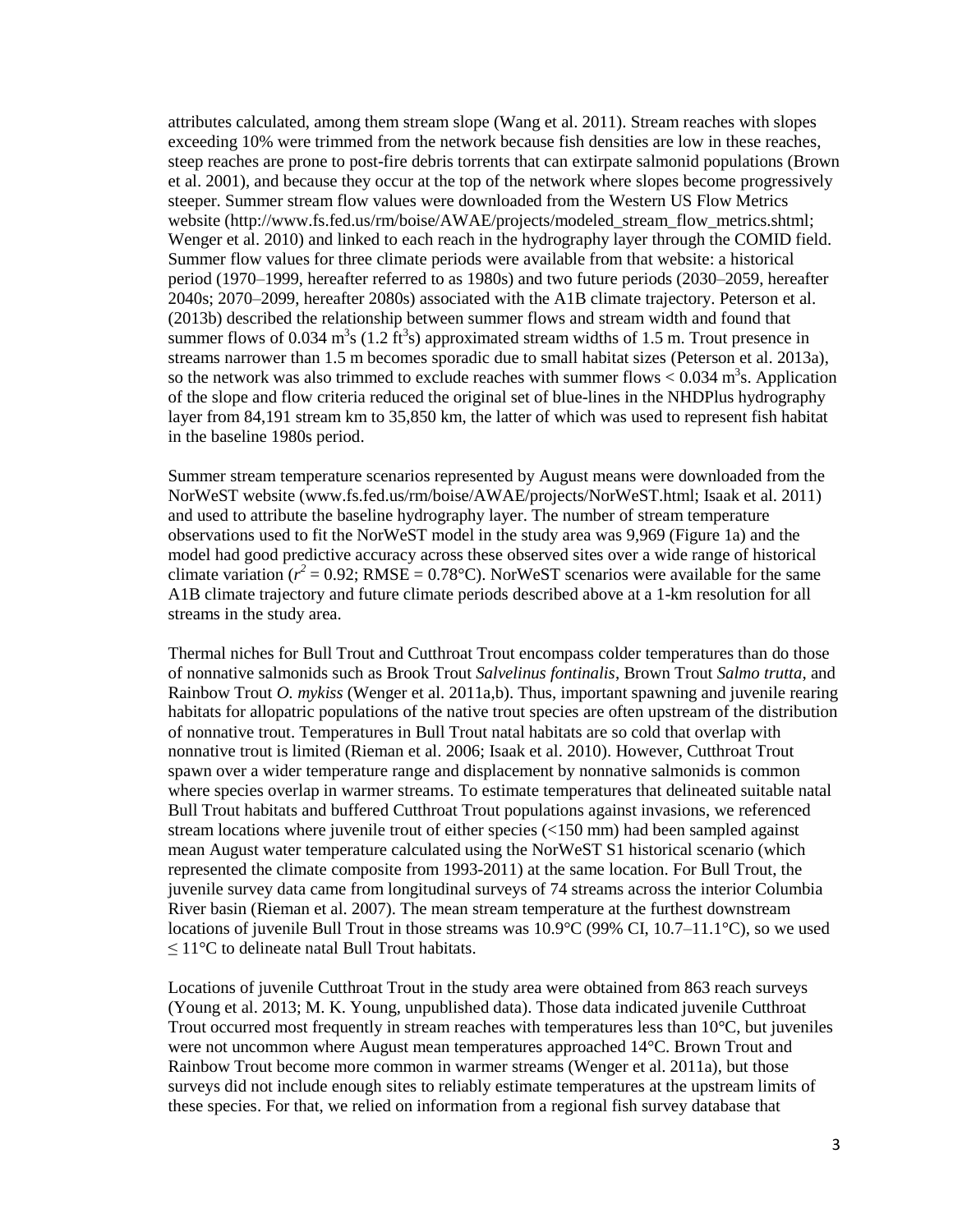included approximately 20,000 site surveys (S. Wenger, unpublished data). Cross-referencing those surveys with the NorWeST S1 historical scenario indicated that Rainbow Trout and Brown Trout rarely occurred where temperatures were  $\lt 12^{\circ}$ C so this value was used as one criterion for delineating Cutthroat Trout natal habitats. Another nonnative species, Brook Trout, has a colder thermal niche than Rainbow Trout or Brown Trout. The regional fish survey database and earlier research (Al-Chokhachy et al. 2013) indicate that Brook Trout are most common in reaches with mean August temperatures near 12 $^{\circ}$ C and become relatively rare where temperatures are  $< 10^{\circ}$ C. Hence, we used ≤ 10°C to delineate Cutthroat Trout habitats that would resist Brook Trout invasions in streams where this nonnative also occurred.

To determine the amount of stream habitat that met the above criteria, we queried the trimmed hydrography layer to identify those reaches  $\leq 10$ , 11, and  $12^{\circ}$ C that also had summer flows  $>$  $0.034 \text{ m}^3$ s. The query was done for the historical and two future periods and the total length of coldwater streams summarized. Results from that query were cross-referenced with land ownership compiled for the ICBEMP project (Quigley and Arbelbide 1997) to determine the administrative status of coldwater refuge streams.

### **RESULTS**

Considerable thermal heterogeneity existed across the study area due to the complex topography (Figure 1). Portions of the stream network with significant amounts of cold water occurred along the Continental Divide to the east and at high elevations scattered throughout various mountain ranges. August stream temperatures in the historical period ranged from 5.1°C to 24°C and averaged 12.5°C. Average temperatures were projected to increase by 1.4°C in the 2040s and 2.5°C in the 2080s. Application of the 12°C thermal criteria to the historical temperature scenario suggested that Cutthroat Trout had 16,821 km of streams cold enough to impede invasions by Brown Trout and Rainbow Trout (Table 1; Figure 2), but only 7,547 km if the more restrictive thermal criteria of 10°C was applied to limit Brook Trout invasions. Coldwater Bull Trout habitats were intermediate between these two extremes at 12,189 km.

| Table 1. Kilometers (% in parentneses) of stream habitat by land administrative status for Buil Trout and               |       |
|-------------------------------------------------------------------------------------------------------------------------|-------|
| Cutthroat Trout that are cold enough to resist invasion by other trout species during historical and future<br>periods. |       |
| 1980s                                                                                                                   | 2080s |

**Table 1. Kilometers (% in parentheses) of stream habitat by land administrative status for Bull Trout and** 

|                         | 1980s        |              |                 | 2080s               |             |                 |
|-------------------------|--------------|--------------|-----------------|---------------------|-------------|-----------------|
| Land status'            | $<$ 10°C     | $<$ 11°C     | $<12^{\circ}$ C | $<$ 10 $^{\circ}$ C | $<$ 11°C    | $<12^{\circ}$ C |
| Private                 | 691 (9.2)    | 1,655 (13.6) | 3,200 (19.0)    | 82(6.1)             | 217(6.7)    | 556 (9.0)       |
| Tribal                  | 115(1.5)     | 202(1.7)     | 290 (1.7)       | 33(2.4)             | 60(1.9)     | 100 (1.6)       |
| State/City              | 133(1.8)     | 243(2.0)     | 375(2.2)        | 13(1.0)             | 49 (1.5)    | 127(2.1)        |
| <b>COE</b>              | 2(0.1)       | 2(0.1)       | 2(0.1)          | 0(0.0)              | 2(0.1)      | 2(0.1)          |
| <b>BLM</b>              | 59 (0.8)     | 111(0.9)     | 149 (0.9)       | 0(0.0)              | 7(0.2)      | 34(0.6)         |
| <b>FWS</b>              | 0(0.0)       | 0(0.0)       | 4(0.1)          | 0(0.0)              | 0(0.0)      | 0(0.0)          |
| <b>NPS</b>              | 149 (2.0)    | 321(2.6)     | 456 (2.7)       | 21(1.6)             | 65(2.0)     | 136 (2.2)       |
| <b>FS-wilderness</b>    | 1,674 (22.2) | 2,274 (18.7) | 2,688 (16.0)    | 452 (33.3)          | 871 (27.0)  | 1,329(21.5)     |
| <b>FS-nonwilderness</b> | 4,725 (62.6) | 7,380(60.5)  | 9,657(57.4)     | 754 (55.6)          | 1,948(60.5) | 3,885(63.0)     |
| Total                   | 7.547        | 12,189       | 16,821          | 1,355               | 3,219       | 6,169           |

*<sup>1</sup>Abbreviations: COE, Corps of Engineers; BLM, Bureau of Land Management; FWS, Fish and Wildlife Service; NPS, National Park Service; FS, Forest Service.*

Relative to the historical baseline, the amount of habitat in the 2080s that was  $\leq 10^{\circ}$ C was predicted to decline by 82% to 1,355 km, whereas habitat  $\leq 12^{\circ}$ C was predicted to decline by 63% to 6,169 km. Future habitat reductions reflected both summer flow declines that truncated headwater streams and summer temperature increases that shifted isotherms upstream. Of these two effects, temperature increases accounted for most of the projected reductions (94–98%) in coldwater habitat length. The large majority of coldwater refugia streams in the historical period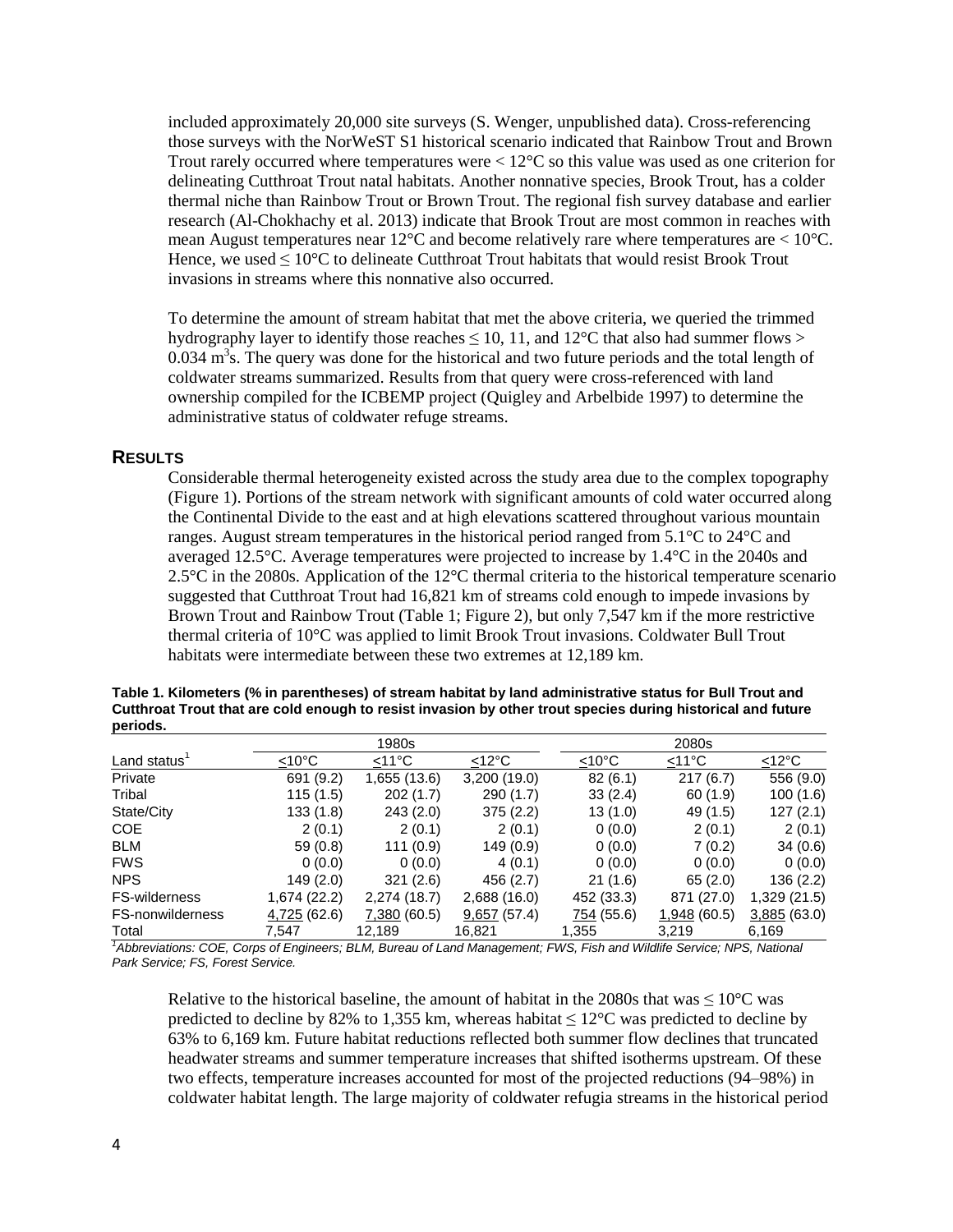(77–88%) were on federal lands, and this will increase in the future because most non-federal lands are at lower elevations where streams are relatively warm. Approximately 23% of the historical coldwater habitats are considered protected based on special land designations (18.7% in Forest Service Wilderness Areas, 2.6% in Glacier National Park).



**Figure 2. Streams for Bull Trout (panels a and c) and Cutthroat Trout (panels b and d) that are cold enough to resist invasion by other trout species during historical and future periods.**

## **DISCUSSION**

Consistent with many previous assessments (e.g., Rieman et al. 2007; Wenger et al. 2011b), our results indicate that coldwater habitats for salmonids will markedly decline as a consequence of climate change this century. Unlike many previous studies, however, our approach uses accurate stream temperature model scenarios and species-specific thermal criteria developed from large biological and temperature databases to greatly increase the precision of our projections. The approach is conservative in that it assumes nonnative species will invade all thermally suitable habitats and restrict the distribution of both native species. That is clearly not the case at present; Brook Trout, for example, are absent from large numbers of basins they could seemingly occupy (Al-Chokhachy et al. 2013; M. K. Young, unpublished data; Wenger et al. 2011a). Nevertheless, the future spread of Brook Trout, Brown Trout, and Rainbow Trout—either by natural colonization or human-assisted (and generally illegal) transport—seems likely (Rahel 2004), and the coldwater streams highlighted here can serve as climate-safe and invasion-resistant refuge habitats.

Despite seemingly inevitable future declines, the long-term persistence of Bull Trout and Cutthroat Trout in the study area does not appear to be in jeopardy. There are thousands of stream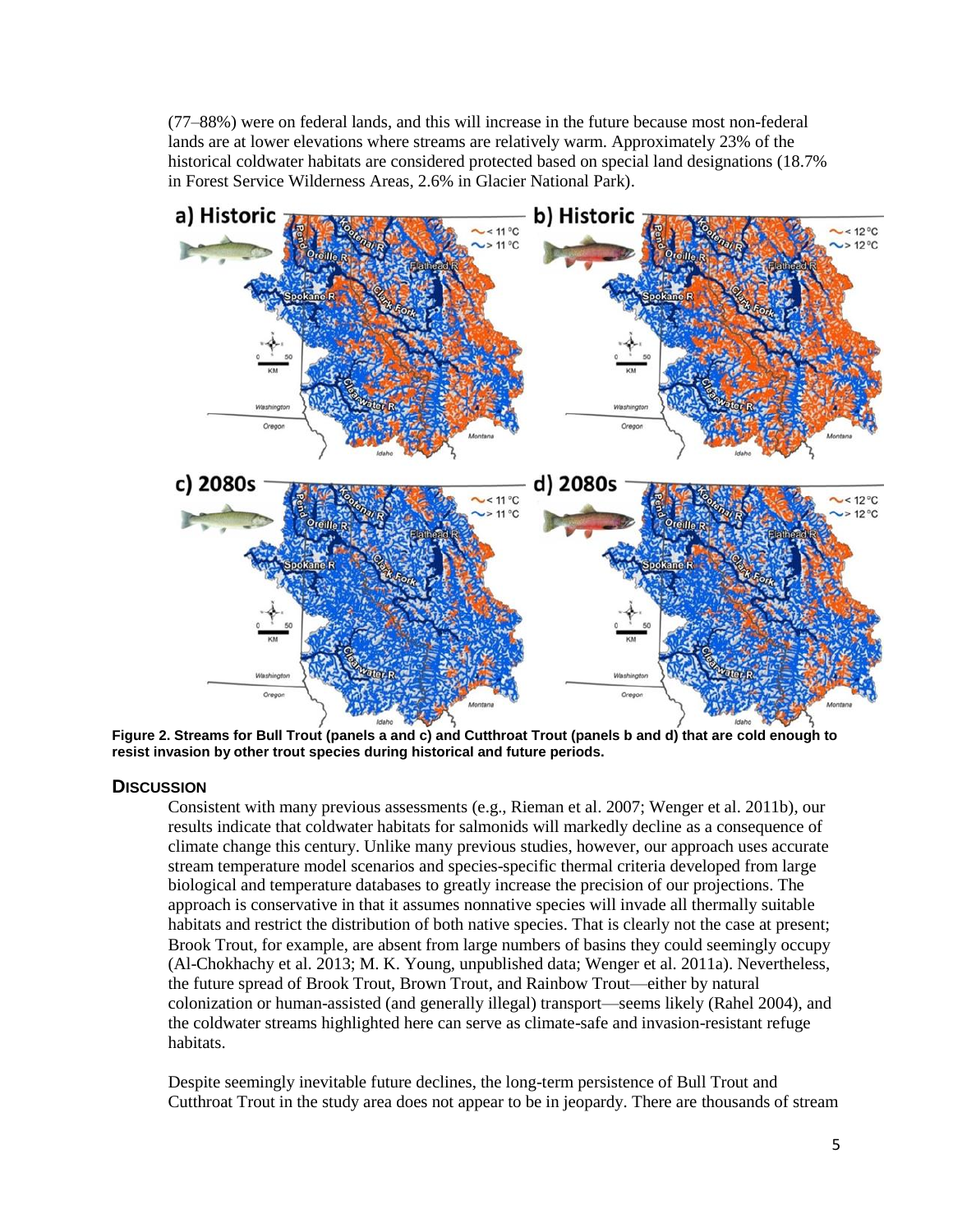kilometers that are cold enough to provide suitable habitats even with substantial future climate change and warming this century. Most of these coldwater habitats occur on federal lands at higher elevations, particularly the National Forests. Future climate change will only enhance this pattern, emphasizing the role that federal land management can play in maintaining a climate shield to conserve native coldwater species. Many coldwater refuge streams already occur in designated wilderness areas and support disproportionate numbers of strong Cutthroat Trout and Bull Trout populations of (e.g., Rieman and Apperson 1989; Kershner et al. 1997), but wilderness designation may be insufficient insurance against climate change. For example, many portions of the Selway-Bitterroot Wilderness Area in Montana and Idaho are expected to warm beyond the thresholds acceptable to Bull Trout, and to favor more thermally tolerant trout species at the expense of Cutthroat Trout. Such areas will constitute a dilemma for biologists wishing to actively manage watersheds to retain coldwater species. However, coldwater habitats in adjacent non-wilderness public and private lands have fewer restrictions and might be strategically targeted for conservation actions that bolstered native trout populations.

Identification of coldwater streams is only the beginning of climate-smart native trout conservation. The next steps in this process include developing demographically based estimates of habitat sizes needed for population persistence, implementing the approach across entire species ranges and large river basins, and providing climate refugia information in geospatial digital map formats for easy use with numerous native trout conservation initiatives, such as those sponsored by the multi-agency Western Native Trout Initiative. The approach taken is also generalizable in that it could be extended to other native headwater species that are dependent on cold water (e.g., Rocky Mountain Tailed Frog *Ascaphus montanus* or Coastal Giant Salamander *Dicamptodon tenebrosus*). In the northwestern U.S., doing so simply requires developing an estimate of habitat size needed for population persistence and species-specific thermal criteria, both of which can be derived using broadly available geospatial stream data and biological survey information. Coldwater climate refugia could also be delineated in other parts of the U.S. or globally where native organisms persist and thrive in cold environments that constrain nonnative species invasions. The primary limitation for identifying such areas currently is the limited availability of stream temperature data (and perhaps ecological data for poorly surveyed species), but monitoring networks and databases have begun to grow rapidly in recent years with the advent of inexpensive sensors and reliable protocols for data collection (Isaak et al. 2011; Isaak et al. 2013). In all cases, better information about the locations and likely persistence of coldwater climate refugia will contribute to more strategic allocation of limited conservation resources, help rally support among multiple stakeholders concerned about the future of coldwater fauna, and increase the odds of long-term species preservation.

#### **REFERENCES**

- Al-Chokhachy, R., S. J. Wenger, D. J. Isaak, and J. L. Kershner. 2013. Characterizing the thermal suitability of instream habitat for salmonids: a cautionary example from the Rocky Mountains. Transactions of the American Fisheries Society 142:793–801.
- Brown, D. K., A. A. Echelle, D. L. Propst, J. E. Brooks, and W. L. Fisher. 2001. Catastrophic wildfire and number of populations as factors influencing risk of extinction for Gila Trout (*Oncorhynchus gilae*). Western North American Naturalist 61:139–148.
- Comte, L., L. Buisson, M. Daufresne, and G. Grenouillet. 2013. Climate‐induced changes in the distribution of freshwater fish: observed and predicted trends. Freshwater Biology 58:625– 639.
- Cooter, W., J. Rineer, and B. Bergenroth. 2010. A nationally consistent NHDPlus framework for identifying interstate waters: Implications for integrated assessments and interjurisdictional TMDLs. Environmental Management 46:510–524.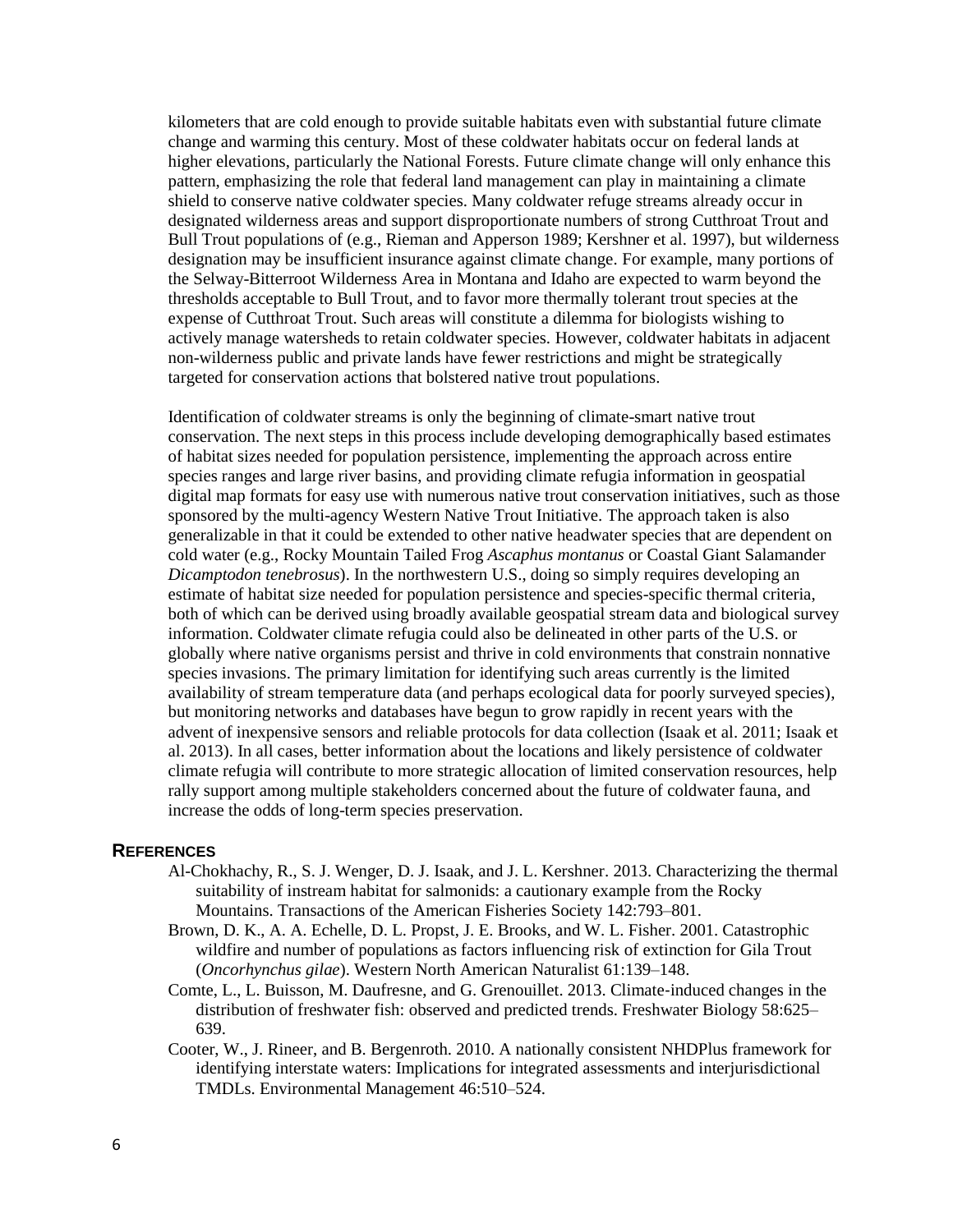- Eby, L. A., O. Helmy, L. M. Holsinger, and M. K. Young. 2014. Evidence of climate-induced range contractions for Bull Trout in a Rocky Mountain watershed, U.S.A. PLoS ONE doi:xxxxxxxx
- Fausch, K. D., B. E. Rieman, J. B. Dunham, M. K. Young, and D. P. Peterson. 2009. Invasion versus isolation: trade-offs in managing native salmonids with barriers to upstream movement. Conservation Biology 23:859–870.
- Isaak, D. J., C. Luce, B. Rieman, D. Nagel, E. Peterson, D. Horan, S. Parkes, and G. Chandler. 2010. Effects of climate change and recent wildfires on stream temperature and thermal habitat for two salmonids in a mountain river network. Ecological Applications 20:1350– 1371.
- Isaak, D. J., D. L. Horan, and S. P. Wollrab. 2013. A simple protocol using underwater epoxy to install annual temperature monitoring sites in rivers and streams. U.S. Forest Service General Technical Report RMRS-GTR-314.
- Isaak, D. J., E. Peterson, J. V. Hoef, S. Wenger, J. Falke, C. Torgersen, C. Sowder, A. Steel, M. J. Fortin, C. Jordan, A. Reusch, N. Som, and P. Monestiez. 2014. Applications of spatial statistical network models to stream data. Wiley Interdisciplinary Reviews - Water 1 doi: 10.1002/wat2.1023.
- Isaak, D.J., S. Wenger, E. Peterson, J. M. Ver Hoef, S. Hostetler, C. Luce, J. Dunham, J. Kershner, B. Roper, D. Nagel, D. Horan, G. Chandler, S. Parkes, and S. Wollrab. 2011. NorWeST: An interagency stream temperature database and model for the Northwest United States. Website: http://www.fs.fed.us/rm/boise/AWAE/projects/NorWeST.html
- Isaak, D.J., S. Wollrab, D. Horan, and G. Chandler. 2012. Climate change effects on stream and river temperatures across the northwest US from 1980–2009 and implications for salmonid fishes. Climatic Change 113: 499–524.
- Kaushal, S. S., G. E. Likens, N. A. Jaworski, M. L. Pace, A. M. Sides, D. Seekell, K. T. Belt, D. H. Secor, and R. L. Wingate. 2010. Rising stream and river temperatures in the US. Frontiers in Ecology and the Environment 8:461–466.
- Kershner, J. L., C. M. Bischoff, and D. L. Horan. 1997. Population, habitat, and genetic characteristics of Colorado River Cutthroat Trout in wilderness and non-wilderness stream sections in the Uinta Mountains of Utah and Wyoming. North American Journal of Fisheries Management 17:1134–1143.
- Montgomery, D. R. 2003. King of fish: the thousand-year run of salmon. Westview Press, Boulder, Colorado.
- Peterson, D. P., B. E. Rieman, D. L. Horan, and M. K. Young. 2013a. Patch size but not shortterm isolation influences occurrence of Westslope Cutthroat Trout above human-made barriers. Ecology of Freshwater Fish. DOI: 10.1111/eff.12108.
- Peterson, D. P., S. J. Wenger, B. E. Rieman, and D. J. Isaak. 2013b. Linking climate change and fish conservation efforts using spatially explicit decision support models. Fisheries 38:111– 125.
- Quigley, T., and S. Arbelbide (editors). 1997. An assessment of the ecosystem components in the Interior Columbia Basin and portions of the Klamath and Great Basins. U.S. Forest Service General Technical Report PNW-GTR-405.
- Rahel, F. J. 2004. Unauthorized fish introductions: fisheries management of the people, for the people, or by the people? American Fisheries Society Symposium 44:431–443.
- Rieman, B. E., and K. A. Apperson. 1989. Status and analysis of salmonid fisheries: Westslope Cutthroat Trout synopsis and analysis of fishery information. Idaho Department of Fish and Game, Boise. Job Performance Report. Project F-73-R-11, Subproject II, Job 1.
- Rieman, B. E., D. Isaak, S. Adams, D. Horan, D. Nagel, C. Luce, and D. Myers. 2007. Anticipated climate warming effects on Bull Trout habitats and populations across the interior Columbia River basin. Transactions of the American Fisheries Society 136:1552– 1565.